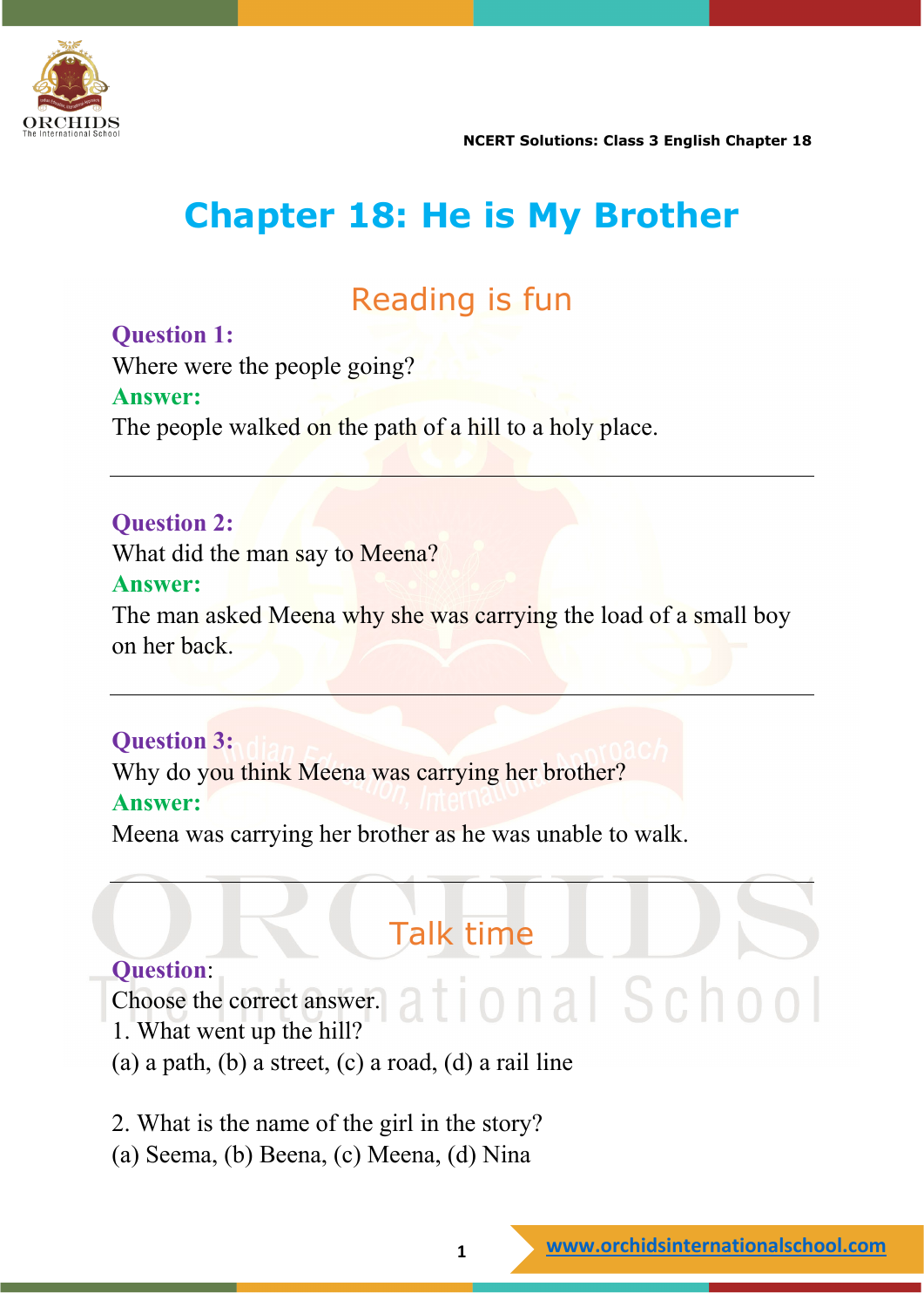

3. How old was Meena? (a) Ten, (b) Twelve, (c) Nine, (d) Eight

4. How old was Meena's brother? (a) Five, (b) Four, (c) Six,  $(d)$  Seven

#### **Answer:**

- 1. (a) a path
- 2. (c) Meena
- 3. (b) Nine
- 4. (b) Four

## Let's write

#### **Question:**

Fill in the blanks using the correct given words:



#### **Answer:**

- 1. The boy fell in the pit.
- 2. I sip hot milk.
- 3. The kid is in the cot.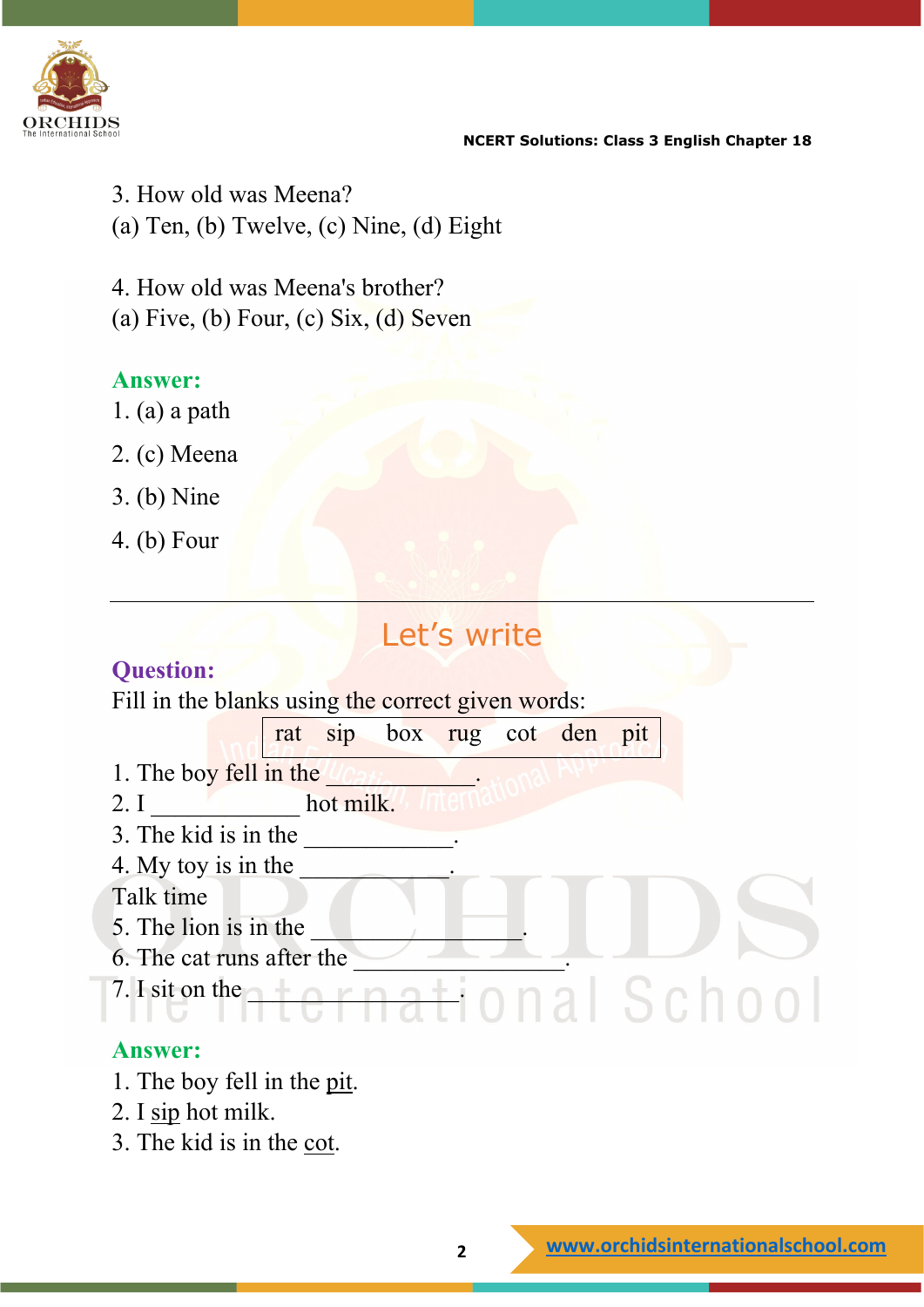

- 4. My toy is in the box.
- 5. The lion is in the den.
- 6. The cat runs after the rat.
- 7. I sit on the rug.

#### **Question:**

Fill in the blanks with the opposite of the underlined word given in the sentence.

i. The rat ran in when the cat ran  $\blacksquare$ 

ii. The lion is **big** but the ant is \_\_\_\_\_\_\_\_\_\_\_\_.

iii. The giraffe has a long neck but owls' are

iv. The sun appears in the <u>day</u> and the moon at

v. The tea is <u>hot</u> but the water is \_\_\_\_\_\_\_\_\_\_.

vi. Trees are tall but the bushes are

vii. Ram was sad but Radha was

#### **Answer:**

i. The rat ran in when the cat ran **out.**

ii. The lion is big but the ant is **small**.

iii. The giraffe has a long neck but owls' are **short.**

iv. The sun appears in the day and the moon at **night**.

v. The tea is hot but the water is **cold.**

vi. Trees are tall but the bushes are **short.**

vii. Ram was sad but Radha was happy.

# The International School

#### **Question 1:**

What are the difficulties that a child who can't see will face?